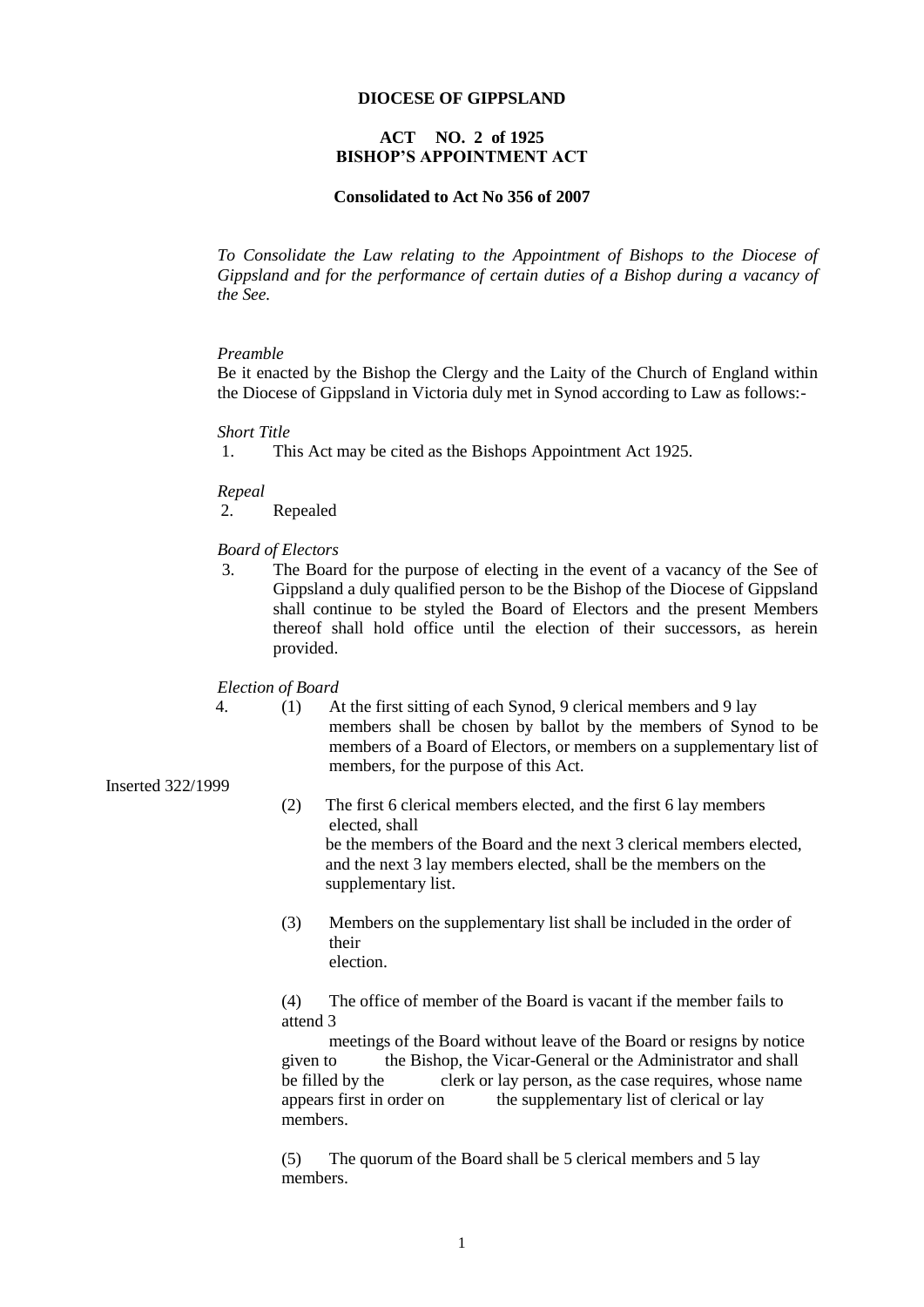|                      |     | (6)<br>the                                                                                                                                                                                                                                                                                                                                                                                                               | A decision of the Board is not invalid by reason only of a vacancy in                                                                                                                                                                                                                                                                                                                                                                                                                                                                               |  |  |
|----------------------|-----|--------------------------------------------------------------------------------------------------------------------------------------------------------------------------------------------------------------------------------------------------------------------------------------------------------------------------------------------------------------------------------------------------------------------------|-----------------------------------------------------------------------------------------------------------------------------------------------------------------------------------------------------------------------------------------------------------------------------------------------------------------------------------------------------------------------------------------------------------------------------------------------------------------------------------------------------------------------------------------------------|--|--|
|                      |     |                                                                                                                                                                                                                                                                                                                                                                                                                          | office of a member of the Board.                                                                                                                                                                                                                                                                                                                                                                                                                                                                                                                    |  |  |
|                      |     | (7)<br>in its                                                                                                                                                                                                                                                                                                                                                                                                            | Except as otherwise provided in this Act, the procedure of the Board is                                                                                                                                                                                                                                                                                                                                                                                                                                                                             |  |  |
|                      |     |                                                                                                                                                                                                                                                                                                                                                                                                                          | discretion.                                                                                                                                                                                                                                                                                                                                                                                                                                                                                                                                         |  |  |
|                      |     | (8)<br>members<br>alternate                                                                                                                                                                                                                                                                                                                                                                                              | The persons holding office as members of the Board or alternate<br>immediately before the commencement of section 4 of the Bishop's<br>Appointment (Amendment) Act 1999 continue as such members or<br>members until the election of new members under this section.                                                                                                                                                                                                                                                                                |  |  |
|                      | 5.  |                                                                                                                                                                                                                                                                                                                                                                                                                          | Repealed                                                                                                                                                                                                                                                                                                                                                                                                                                                                                                                                            |  |  |
| 182 / 1974           | 6.  | (1)                                                                                                                                                                                                                                                                                                                                                                                                                      | Mode of Resignation by Bishop<br>Whenever any Bishop desires to resign his See forthwith or on some<br>certain date within six months following he shall present or send to the<br>Metropolitan of the Province or if there be no Metropolitan resident<br>therein to the Primate or the Senior Archbishop or Bishop exercising<br>the functions of the Primate notice in writing of his desire and of the<br>date upon which he desires his resignation to take effect and he shall<br>send a copy of such notice to the Registrar of the Diocese. |  |  |
|                      |     | (2)                                                                                                                                                                                                                                                                                                                                                                                                                      | The See shall be deemed vacant from the date specified in the Notice<br>as the date on which the Bishop desires his resignation to take effect.                                                                                                                                                                                                                                                                                                                                                                                                     |  |  |
| 182 / 1974           | 6A. | Board to proceed to election<br>Whenever any Bishop gives notice of his desire to resign his See on some<br>future date pursuant to Section 6 the Vicar General shall convene the Board of<br>Electors and the Board shall make such enquiries and take such action as it<br>deems fit in preparation for the election of a Bishop of the Diocese.                                                                       |                                                                                                                                                                                                                                                                                                                                                                                                                                                                                                                                                     |  |  |
| $182 \setminus 1974$ | 7.  | Whenever any vacancy of the See occurs if the Board has not already been<br>convened the Administrator of the Diocese as hereinafter mentioned shall<br>without delay convene the Board and in any case the Board shall with all<br>convenient speed proceed to the election of a Bishop of the Diocese of<br>Gippsland and on such election having been made shall forthwith report the<br>result to the Administrator. |                                                                                                                                                                                                                                                                                                                                                                                                                                                                                                                                                     |  |  |
| 242/1985             | 7A. | (a)                                                                                                                                                                                                                                                                                                                                                                                                                      | <b>Board Member as candidate</b><br>A clerical member of the Board of Electors shall resign as a<br>member of the Board of Electors immediately he becomes one<br>of not more than six candidates in the election of a Bishop of<br>the Diocese of Gippsland.                                                                                                                                                                                                                                                                                       |  |  |
|                      |     | (b)                                                                                                                                                                                                                                                                                                                                                                                                                      | Every clerical member of the Board, who is a candidate for the election<br>of a Bishop of the Diocese of Gippsland, shall absent himself from the<br>deliberations and decisions of the Board of Electors concerning his<br>candidature.                                                                                                                                                                                                                                                                                                            |  |  |
| Inserted<br>322/1999 | 7AA | (1)                                                                                                                                                                                                                                                                                                                                                                                                                      | A clerical member of the Board whose name is being considered by the<br>Board shall not be present at a meeting of the Board while the Board is<br>discussing the clerical member's name.                                                                                                                                                                                                                                                                                                                                                           |  |  |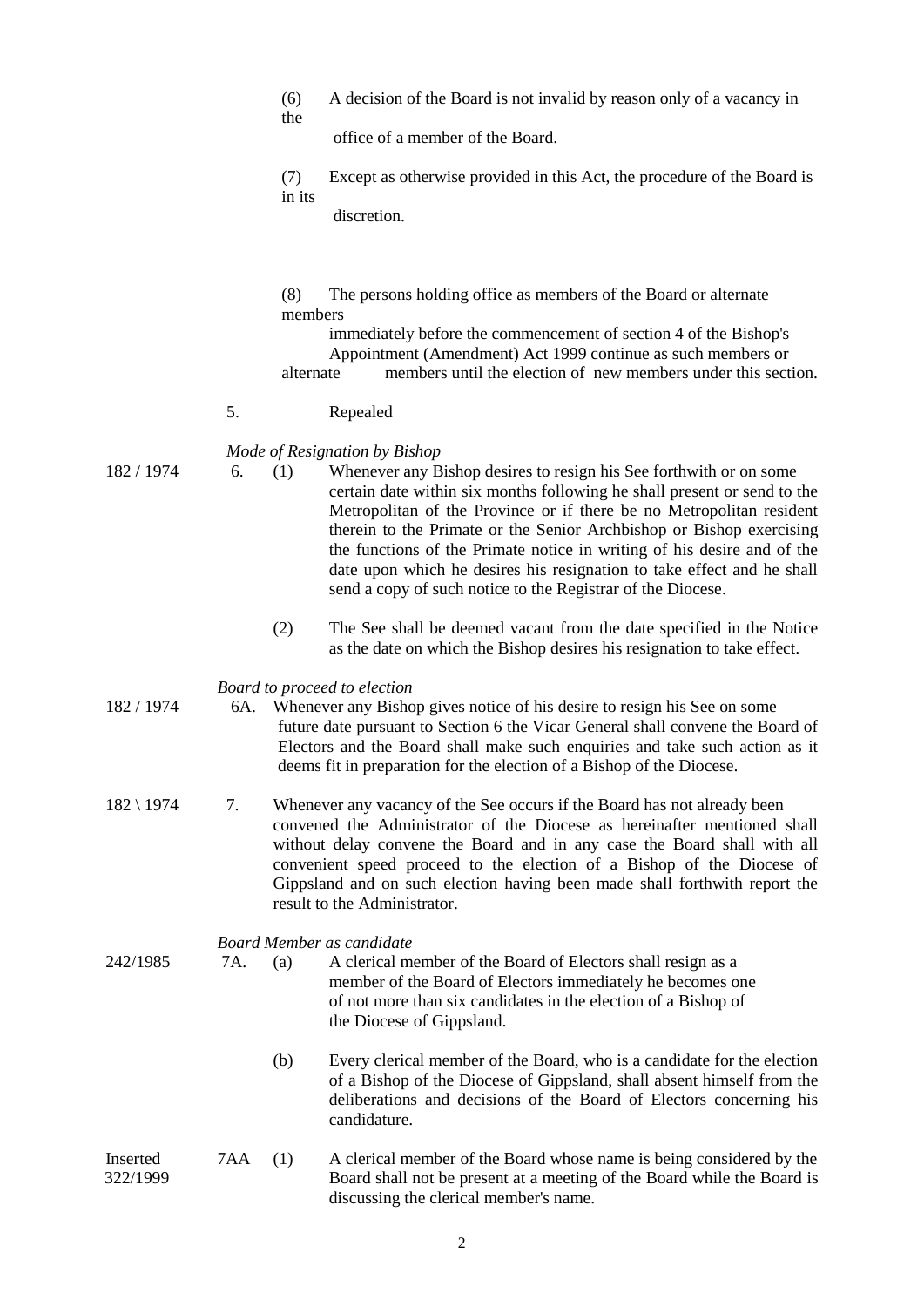(2) If the Board, by resolution passed by a majority of the members of the Board,

declares that there are not more than 6 names before the Board for consideration, a clerical member whose name is among those before the Board ceases to be a member of the Board.

Footnote: New Section 7AA was inserted by Act no 322 of 1999 as "Section 7A".

# *Proceedings if election ineffective*

8. When any such election has been made if effect cannot be given thereto the Administrator shall notify the same to the Board of Electors and thereupon the like proceedings shall be taken as are herein directed in the case of an original election and so on toties quoties until a Bishop shall have been elected and installed.

## *Majority of Clerical and Lay Members must assent to election*

9. The members of the Board shall have the power to decide as to all matters connected with the election but no election shall be valid unless a majority of the Clerical and a Majority of the Lay members of the Board certify in writing to the Administrator their assent thereto.

## *Proceedings if Board fail to elect within twelve months*

10. In case of a vacancy in the See if any Board of Electors shall for a period of twelve months fail to elect a Bishop and to notify such election to the Administrator such Board shall be dissolved and a new Board of Electors and 242 / 1985 of alternate clerical and lay members shall be constituted in manner following:- The Administrator shall with all convenient speed for the purpose of electing another Board of Electors call a meeting (of which at least one month's notice specifying the objects thereof shall be given) of the persons who at the time of such failure shall be members of an existing Synod or who if no Synod be then existing shall have been members of the last preceding Synod at the time of its dissolution, and who still retain the necessary qualifications for membership. And the Administrator shall be the President of such meeting the business of which shall be conducted according to the standing orders of the Synod as far as they may be applicable and notwithstanding anything therein contained the meeting may proceed on the first day or any following day of sitting to the election of a new Board of Electors which election shall take place in accordance with the provisions of this Act and the persons elected shall take 242 / 1985 the place of and exercise the powers of those elected under this Act at the next preceding Session of Synod.

# *Steps required to give effect to election*

11. Upon an election having been made the Administrator shall take the necessary steps for giving effect thereto in accordance with the rules for the confirmation and consecration of Bishops made by the general Synod and accepted by this Synod.

# *Powers of the Bishop*

12. When a Bishop of Gippsland shall have been installed he shall subject to all Acts of this Synod now or hereafter in force be a Bishop within the meaning of The Church of England Acts, and shall have and may exercise within the limits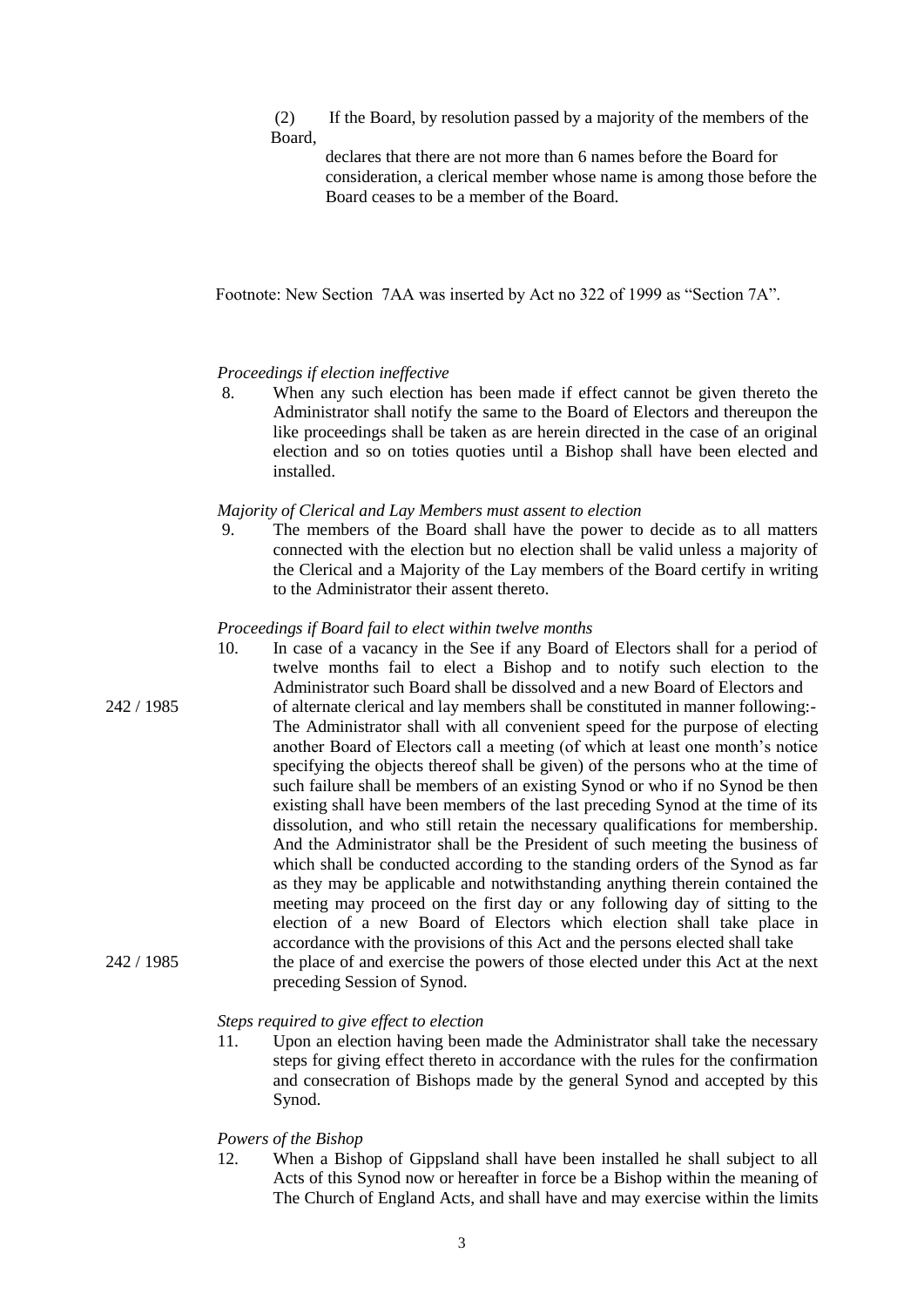of the Diocese of Gippsland all the powers and authorities which a Bishop of the Church of England may lawfully exercise within his Diocese and he shall be for all purposes the successor of the last preceding Bishop of Gippsland.

# 242 / 1985 13. Repealed.

## *Vicar General or Commissary to act during absence of Bishop*

| (11/1932)                                                   | 14.                                                                                                                                                                                                                | During the absence of the Bishop from his See every person appointed Vicar<br>General or Commissary by the Bishop by writing under his hand registered in<br>the Registry of the Diocese shall and may during such absence until such<br>appointment shall be revoked and its revocation registered as aforesaid use and<br>exercise do and perform from time to time such authorities powers and Acts as<br>may be committed to him by the Bishop in writing and in the absence of any<br>such commission in writing he shall and may uses and exercise do and perform<br>from time to time such authorities powers and Acts as are hereinafter described<br>as belonging to the office of Administrator and every authority power matter or<br>thing so used exercised done or performed by such Vicar General or<br>Commissary under or by virtue of his Commission or of the powers herein<br>conferred upon him shall be as good and effectual to all intents and purposes as<br>if the same had been used exercised done or performed by the Bishop. |     |                                                                                                                                                                                                                                                                                                                                 |  |  |  |
|-------------------------------------------------------------|--------------------------------------------------------------------------------------------------------------------------------------------------------------------------------------------------------------------|------------------------------------------------------------------------------------------------------------------------------------------------------------------------------------------------------------------------------------------------------------------------------------------------------------------------------------------------------------------------------------------------------------------------------------------------------------------------------------------------------------------------------------------------------------------------------------------------------------------------------------------------------------------------------------------------------------------------------------------------------------------------------------------------------------------------------------------------------------------------------------------------------------------------------------------------------------------------------------------------------------------------------------------------------------|-----|---------------------------------------------------------------------------------------------------------------------------------------------------------------------------------------------------------------------------------------------------------------------------------------------------------------------------------|--|--|--|
| Inserted<br>322/199<br>exercised by<br>determined by<br>the |                                                                                                                                                                                                                    | If there is no Vicar-General and Commissary appointed and willing and able to<br>act, the duties and powers of the Vicar-General and Commissary may be<br>the senior Archdeacon willing and able to act (seniority being<br>date of collation) or if there be no such Archdeacon, by the Dean or if<br>Dean is not willing or able to act, by the senior clerical canon of the Cathedral<br>(seniority being determined by date of appointment).                                                                                                                                                                                                                                                                                                                                                                                                                                                                                                                                                                                                           |     |                                                                                                                                                                                                                                                                                                                                 |  |  |  |
| Inserted<br>322/1999                                        | 15.                                                                                                                                                                                                                | Administrator<br>If the See is vacant, the person who, under section 14, would be the Vicar-<br>General and Commissary if the See were not vacant shall be the Administrator<br>of the Diocese.                                                                                                                                                                                                                                                                                                                                                                                                                                                                                                                                                                                                                                                                                                                                                                                                                                                            |     |                                                                                                                                                                                                                                                                                                                                 |  |  |  |
| Inserted<br>322/1999                                        | When Vicar-General or Administrator unable to act<br>For the purposes of sections 14 and 15, a person is not able to act as Vicar-<br>15A.<br>General or Administrator if-                                         |                                                                                                                                                                                                                                                                                                                                                                                                                                                                                                                                                                                                                                                                                                                                                                                                                                                                                                                                                                                                                                                            |     |                                                                                                                                                                                                                                                                                                                                 |  |  |  |
|                                                             |                                                                                                                                                                                                                    | (1)                                                                                                                                                                                                                                                                                                                                                                                                                                                                                                                                                                                                                                                                                                                                                                                                                                                                                                                                                                                                                                                        | (a) | the person is absent from the Diocese; or                                                                                                                                                                                                                                                                                       |  |  |  |
|                                                             |                                                                                                                                                                                                                    |                                                                                                                                                                                                                                                                                                                                                                                                                                                                                                                                                                                                                                                                                                                                                                                                                                                                                                                                                                                                                                                            | (b) | the person so declares in writing; or                                                                                                                                                                                                                                                                                           |  |  |  |
|                                                             |                                                                                                                                                                                                                    |                                                                                                                                                                                                                                                                                                                                                                                                                                                                                                                                                                                                                                                                                                                                                                                                                                                                                                                                                                                                                                                            | (c) | the Council of the Diocese, by resolution, determines that the<br>person is unable to act as Vicar-General or Administrator.                                                                                                                                                                                                    |  |  |  |
|                                                             |                                                                                                                                                                                                                    | (2)                                                                                                                                                                                                                                                                                                                                                                                                                                                                                                                                                                                                                                                                                                                                                                                                                                                                                                                                                                                                                                                        |     | The Council of the Diocese must not make a determination under sub-<br>section (1) unless it has given the person an opportunity to be heard<br>either personally or through a representative and has obtained such<br>medical or other advice as to the ability of the person to act as is<br>reasonable in the circumstances. |  |  |  |
|                                                             | Rights and powers of the Administrator<br>16.<br>The Administrator of the Diocese for the time being and within the meaning of<br>this Act shall administer the affairs of the Diocese in accordance with the Acts |                                                                                                                                                                                                                                                                                                                                                                                                                                                                                                                                                                                                                                                                                                                                                                                                                                                                                                                                                                                                                                                            |     |                                                                                                                                                                                                                                                                                                                                 |  |  |  |

this Act shall administer the affairs of the Diocese in accordance with the Acts Resolutions and Regulations of this Synod regulating the administration of such affairs by the Bishop and shall and may use and exercise do and perform from time to time mutatis mutandis all and every the authorities powers and acts matters and things whatsoever which the Bishop is or may be empowered